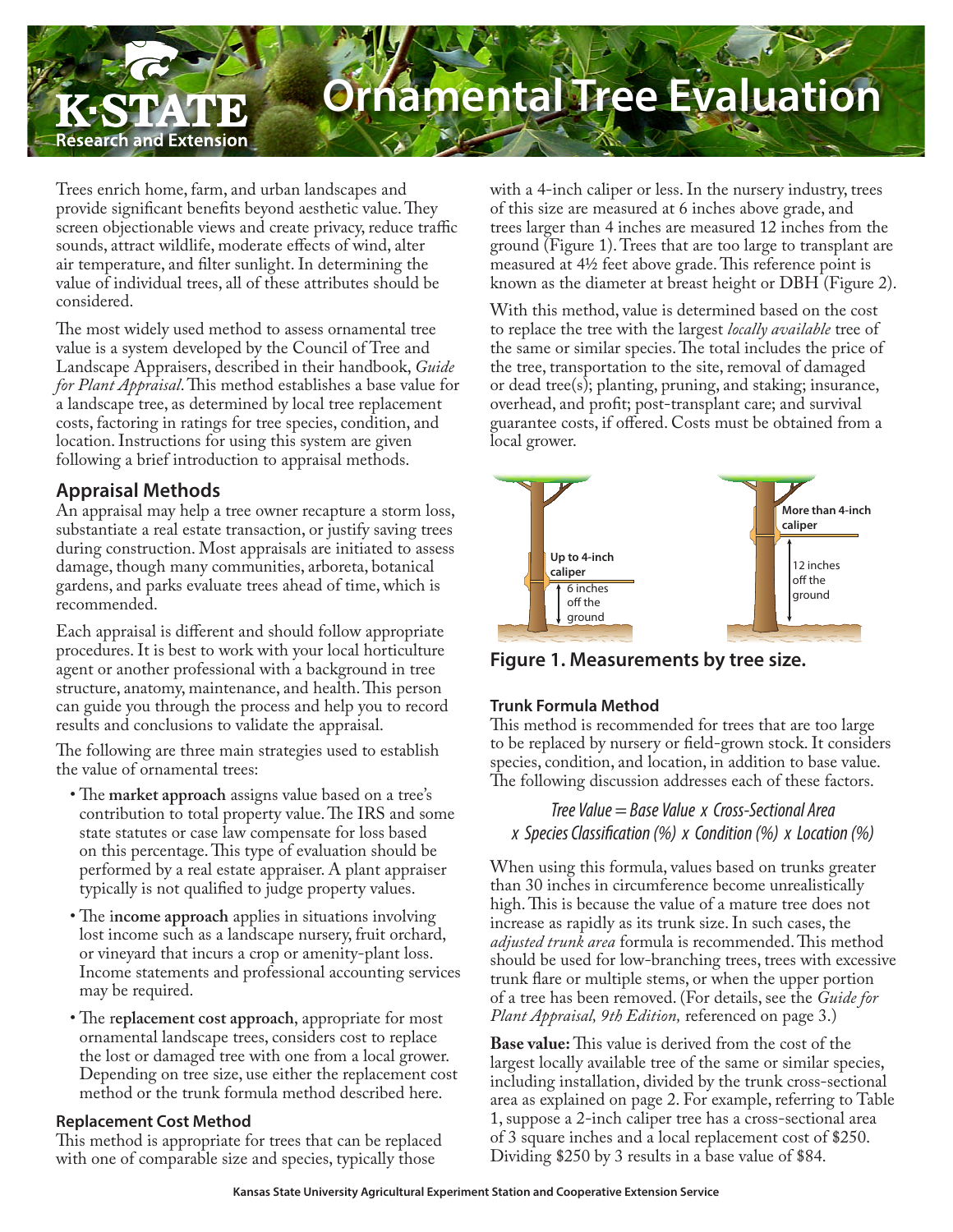**Cross-sectional area:** Tree size is expressed as crosssectional area, which can be determined by measuring the trunk's circumference (c) 4½ feet (DBH) from the ground at the base of the tree (Figure 2). Trees with branches below 4½ feet should be measured at the point that best represents trunk size, recording this height location.



# **Figure 2. Common reference points for measuring tree diameter.**

Trunk diameter converted to cross-sectional area is shown in Table 1. You can determine cross-sectional area without the table by measuring trunk circumference (c) at DBH, then calculating diameter:

#### $c \div 3.14$  (π, pi) = d

Next, square the diameter (*d*), and then multiply by  $0.7854$  (pi  $\div$  4) to determine cross-sectional area.

#### *Cross-Sectional Area = d2 x 0.7854*

**Species classification:** This number represents the value of an ornamental landscape tree *in Kansas* relative to other species. Values are based on climate adaptability, growth characteristics, soil adaptability, tolerance of insects and diseases, and general maintenance requirements, which vary across the state. This percentage is converted to a decimal for use in the formula so, for example, 70% becomes 0.70. Relative values of common Kansas tree species are listed on page 4.

**Condition rating:** A tree is assessed as being in excellent, good, fair, or poor condition based on structural integrity and health, vigor and life expectancy, as well as form quality relative to a "perfect specimen" of that species (Table 2). This rating is based on existing condition, with deductions for wounds, decay, storm damage, insect or disease damage, and poor form. Few trees are perfect specimens.

Proper assessment of tree condition requires specialized knowledge and experience. Trunk damage, for example, can significantly reduce life expectancy, or it may be superficial

with little effect on condition or lifespan. Photographs taken before damage can be helpful. When in doubt, consult a Certified Professional Arborist or a member of the American Society of Consulting Arborists. Condition can be rated anywhere between 1% and 100%, but standard percentages are 100, 80, 60 to 40, 20, and 0. Expressed as a decimal, 60% becomes 0.60.

**Location rating**: A plant's location influences value. This rating is an average of the site, plant function or contribution, and placement in the landscape (Table 3).

*Site* is a primary factor in determining location class. Identical trees located on different sites may have different aesthetic values. A tree growing in an arboretum or park, for example, is of greater value than a street tree in a poorly maintained location. Rating: 10%–100%

*Functional or contribution value* describes benefits such as shade, screening, noise abatement, climate control, and aesthetic qualities for a particular situation. Rating: 10%–100%

*Placement* considerations include design symmetry, distance from other trees, interference with utilities, public safety, and potential damage to buildings, sidewalks, and other property with possible deductions for poor placement. Rating: 10%–100%

Calculate location rating as follows:

*(Site + Contribution + Placement) ÷ 3 = Location Rating Example: (0.70 + 0.80 + 0.65) ÷ 3 = 72%*

#### **Table 1. Trunk diameter to cross-sectional area.**

| <b>Trunk</b><br>diameter<br>(inches) | Cross-sectional<br>area<br>$(sq.in.)$ * | <b>Trunk</b><br>diameter<br>(inches) | <b>Cross-sectional</b><br>area<br>(sq. in.) * |
|--------------------------------------|-----------------------------------------|--------------------------------------|-----------------------------------------------|
| $\overline{2}$                       | 3                                       | 17                                   | 227                                           |
| 3                                    | $\overline{7}$                          | 18                                   | 254                                           |
| 4                                    | 13                                      | 19                                   | 283                                           |
| 5                                    | 20                                      | 20                                   | 314                                           |
| 6                                    | 28                                      | 21                                   | 346                                           |
| 7                                    | 38                                      | 22                                   | 380                                           |
| 8                                    | 50                                      | 23                                   | 415                                           |
| 9                                    | 64                                      | 24                                   | 452                                           |
| 10                                   | 79                                      | 25                                   | 491                                           |
| 11                                   | 95                                      | 26                                   | 531                                           |
| 12                                   | 113                                     | 27                                   | 572                                           |
| 13                                   | 133                                     | 28                                   | 615                                           |
| 14                                   | 154                                     | 29                                   | 660                                           |
| 15                                   | 177                                     | 30                                   | 707                                           |
| 16                                   | 201                                     |                                      | *Cross-sectional area = 0.7854 x $d^2$        |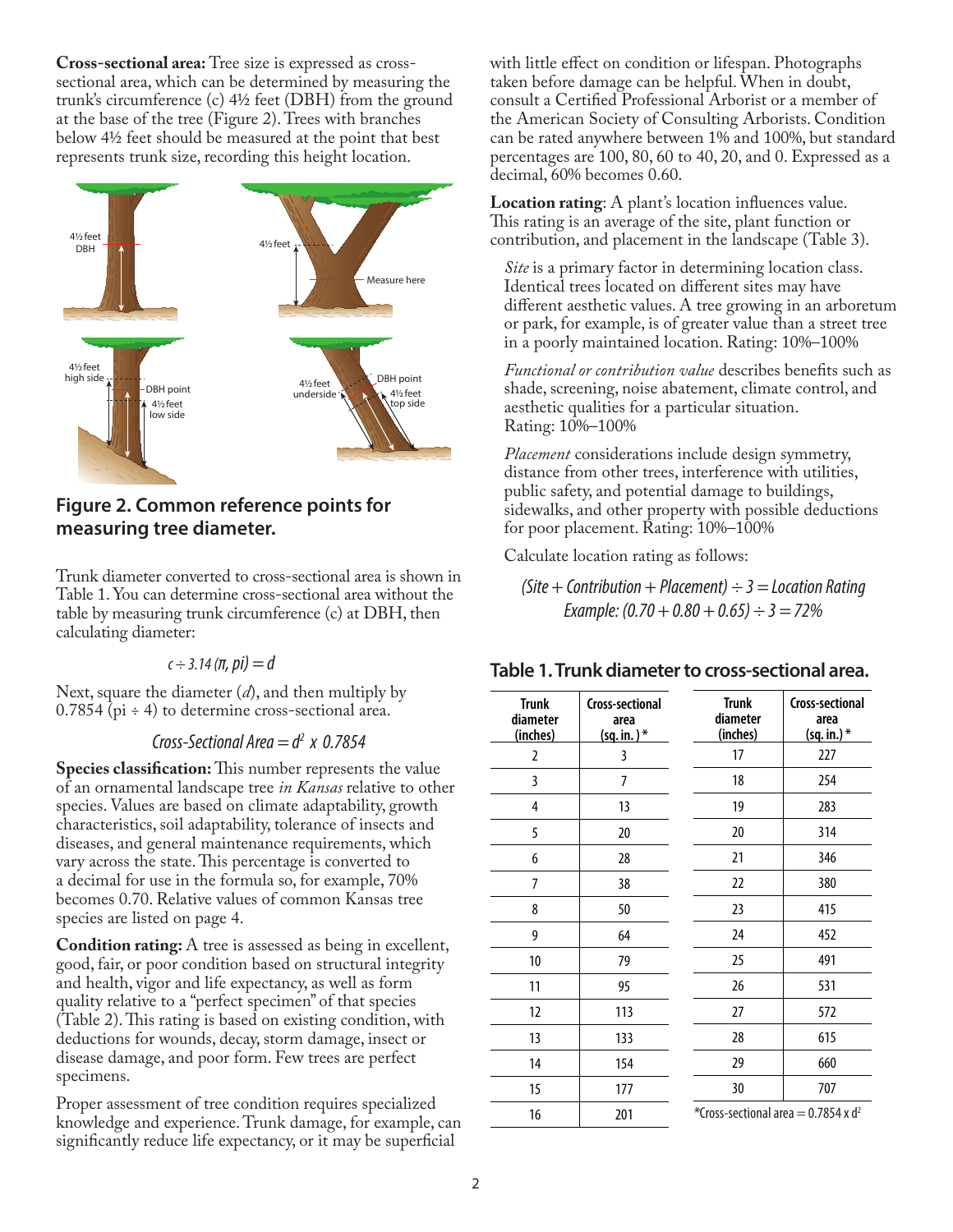# **Table 2. Condition rating:** *Structure and health of roots, trunk, and scaffold branches combined.*

| Condition<br>Class | <b>Condition Description</b>                                                                                                                                                                                                                     | Value<br>$\%$   | Formula<br>Value |
|--------------------|--------------------------------------------------------------------------------------------------------------------------------------------------------------------------------------------------------------------------------------------------|-----------------|------------------|
| <b>Excellent</b>   | Ideal specimen. Excellent form and vigor<br>for species. No pest problems or mechanical<br>injuries. No corrective work required.<br>Minimum life expectancy 30 years.*                                                                          | $91 - 100$      | $0.9 - 1.0$      |
| Good               | Healthy and vigorous. No apparent signs<br>of insect, disease, or mechanical injury.<br>Little or no corrective work required. Form<br>representative of species. Minimum life<br>expectancy 20 years.*                                          | $70 - 90$       | $0.7 - 0.9$      |
| Fair               | Average condition and vigor. May be in need<br>of some corrective pruning or repair. May lack<br>desirable form characteristics of species. May<br>show minor insect, disease, or physiological<br>problems. Minimum life expectancy 10 years. * | $40 - 60$       | $0.4 - 0.6$      |
| Poor               | General state of decline. May show severe<br>mechanical, insect or disease injury, but death<br>not imminent. May require major repair or<br>renovation. Minimum life expectancy 5 years.*                                                       | $20$ or<br>less | $0.2 - 0.0$      |

*\* Life expectancy values represent years beyond time of inspection.*

# **Table 3. Location rating:** *Site, plus contribution and placement.*

|                                        | Value     | Formula       |
|----------------------------------------|-----------|---------------|
| <b>Site Location</b>                   | $\%$      | Value         |
| Arboretum, specimen or historical tree | 100       | 1.00          |
| Average residential, landscape trees   | $80 - 90$ | $0.80 - 0.90$ |
| Park and recreation trees              | $70 - 80$ | $0.70 - 0.80$ |
| Golf course trees                      | $60 - 80$ | $0.60 - 0.80$ |
| City street trees, shopping malls      | $60 - 80$ | $0.60 - 0.80$ |
| Homestead/farmstead                    | $60 - 80$ | $0.60 - 0.80$ |
| Industrial area trees                  | $50 - 60$ | $0.50 - 0.60$ |
| Out-of-city highway trees              | $40 - 50$ | $0.40 - 0.50$ |
| Undesirable location                   | $0 - 20$  | $0.0 - 0.20$  |

Tree evaluation procedures presented were adapted from the *Guide for Plant Appraisal, 9th Edition* by the Council of Tree and Landscape Appraisers. For a copy of the handbook, contact the International Society of Arboriculture, Champaign, Illinois.

# **Trunk Formula Calculation Examples**

**Sycamore, 23-inch DBH, in fair condition with good form, located in a city park in eastern Kansas. Cost estimate for replacement and installation of a 2-inch caliper tree, the largest available from a local nursery, is \$150.** 

**Base value:** 2-inch caliper tree = cross-sectional area of 3 sq. in. (Table 1) \$150 ÷ 3 sq. in. = \$50 per sq. in.

**Cross-sectional area (DBH):** 23 in. = 415 sq. in. (Table 1) or  $\lfloor d^2 = 23^2 \times 0.7854 = 415.48$  sq. in. J

**Species classification:** 60% (0.6)

**Condition rating:** 60% (0.6)

**Location rating:** 70% (0.7)

*Computation: \$50 x 415.48 sq. in. x 0.6 x 0.6 x 0.7 = \$5,235.04*

**Sugar maple, 10-inch DBH, in good health and form, specimen tree on a golf course. Cost estimate for replacement and installation of a 2-inch caliper tree, the largest available from a local nursery, is \$250.** 

**Base value:** 2-inch tree = 3 sq. in. cross-sectional area (Table 1) \$250 ÷ 3 sq. in. = \$83.33 per sq. in. (Round to \$84.) **Cross-sectional area (DBH):** 10 inches = 79 sq. in. (Table 1) or  $[d^2 = 100 \times 0.7854 = 78.5$  or 79 sq. in.] **Species classification:** 100% (1.0) **Condition rating:** 80% (0.8) **Location rating:** 70% (0.7) *Computation: \$84 per sq. in.× 79 sq. in. × 1.0 × 0.8 × 0.7 = \$3,716.16*